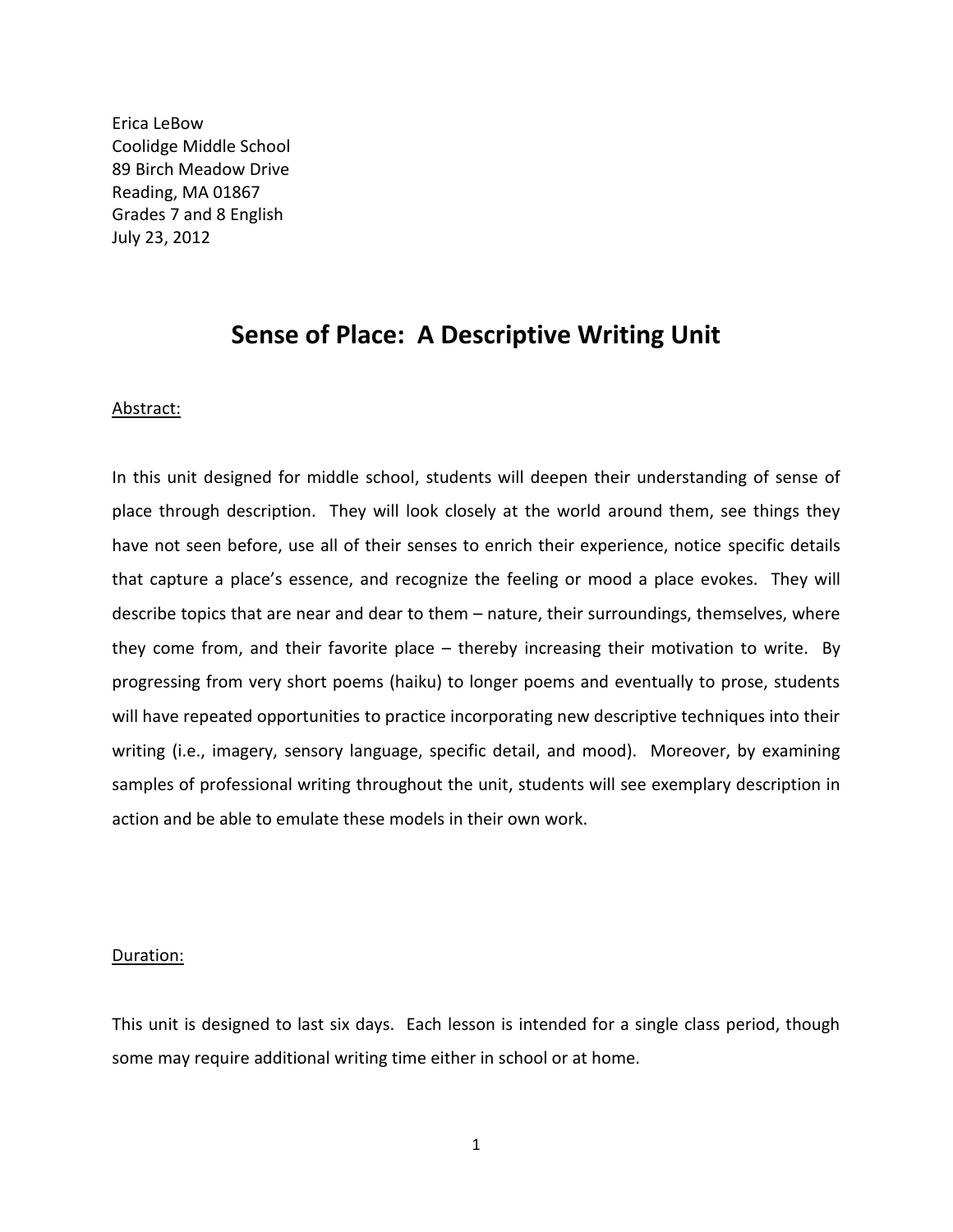### Objectives:

Students will be able to…

- look closely at an object from multiple perspectives
- discover new things about their surroundings
- identify key components of haiku
- write haiku which include vivid images of nature
- practice using all five of their senses
- write a poem that includes rich sensory detail
- identify and analyze the use of interesting specifics in writing
- reflect on important memories from their childhood and family histories
- write a poem that includes powerful specific details
- identify mood in writing
- recognize components of effective description
- reflect on a place that is meaningful to them
- incorporate multiple descriptive writing techniques (imagery, sensory language, specific detail, and mood) into a single piece of writing
- revise and edit their writing and that of their peers
- prepare a final, polished description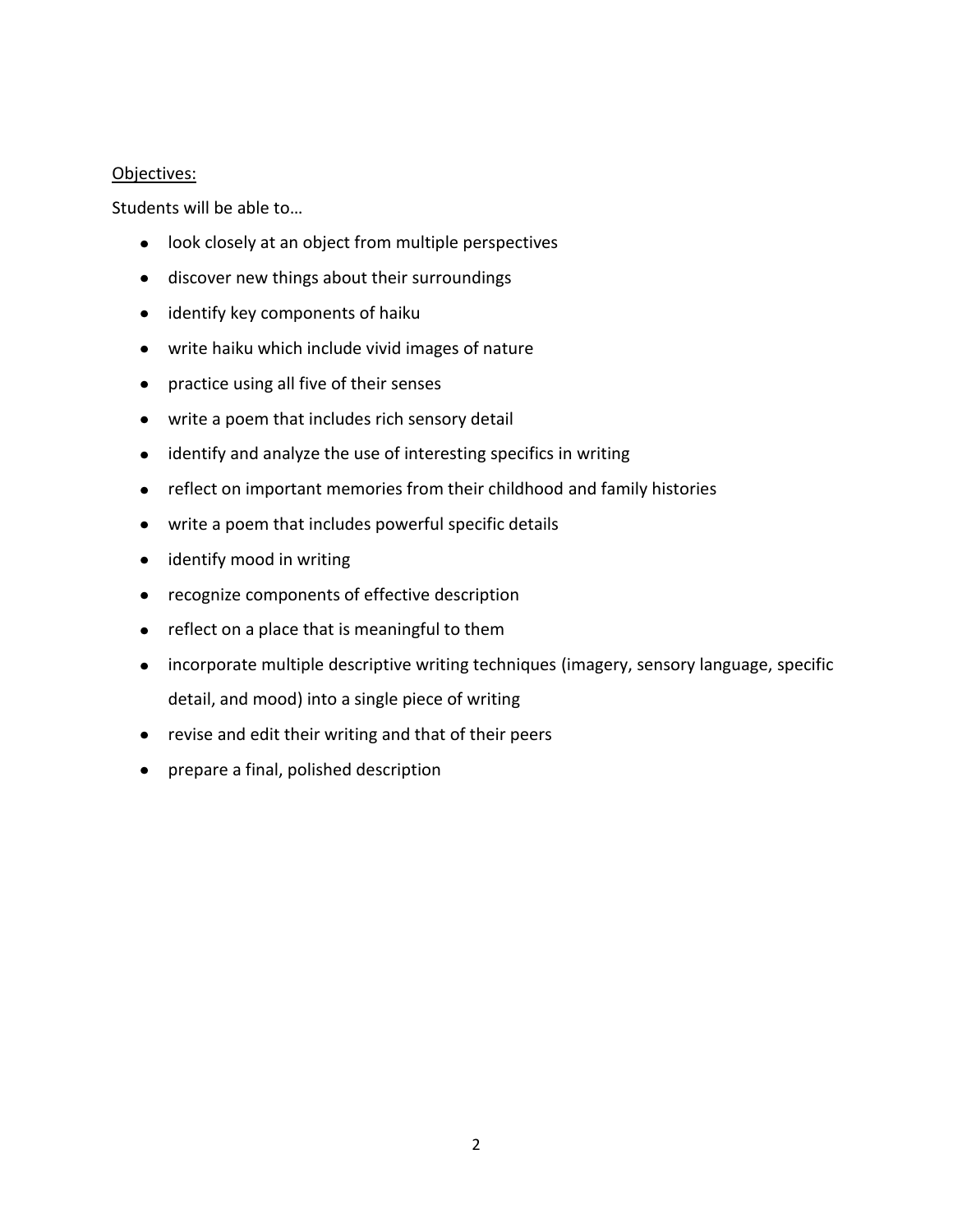# **OUTLINE**

| Lesson 1 | <b>Really Seeing</b>                  | In this lesson, through a study of a painting and a "treasure<br>hunt" of the schoolyard, students will practice looking closely<br>at the world around them, examining things multiple times,<br>and noticing specific details.                                                                                                   |
|----------|---------------------------------------|------------------------------------------------------------------------------------------------------------------------------------------------------------------------------------------------------------------------------------------------------------------------------------------------------------------------------------|
| Lesson 2 | Imagery Through<br>Haiku              | In this lesson, after reading sample haiku and then spending<br>time outdoors making observations, students will create their<br>own haiku including vivid images of nature.                                                                                                                                                       |
| Lesson 3 | Sensory Language<br>Poem              | In this lesson, after activating their five senses and studying<br>John Haines' poem "The Long Rain," students will explore the<br>schoolyard and write their own poems about place including<br>rich sensory detail.                                                                                                              |
| Lesson 4 | "Where I'm<br>From" Poem              | In this lesson, students will read George Ella Lyon's poem<br>"Where I'm From" and, after brainstorming specific details<br>about their childhood and family history, create their own<br>poems based on Lyon's model.                                                                                                             |
| Lesson 5 | <b>Favorite Place</b><br>Description  | In this lesson, after examining samples of descriptive writing,<br>students will take everything they have learned about good<br>description - from looking closely, using imagery, including<br>sensory language, incorporating powerful specifics, and<br>evoking mood - into a final prose piece about their favorite<br>place. |
| Lesson 6 | Preparing the<br><b>Final Product</b> | In this lesson, students will share and self and peer edit their<br>favorite place pieces to create a final, polished draft.                                                                                                                                                                                                       |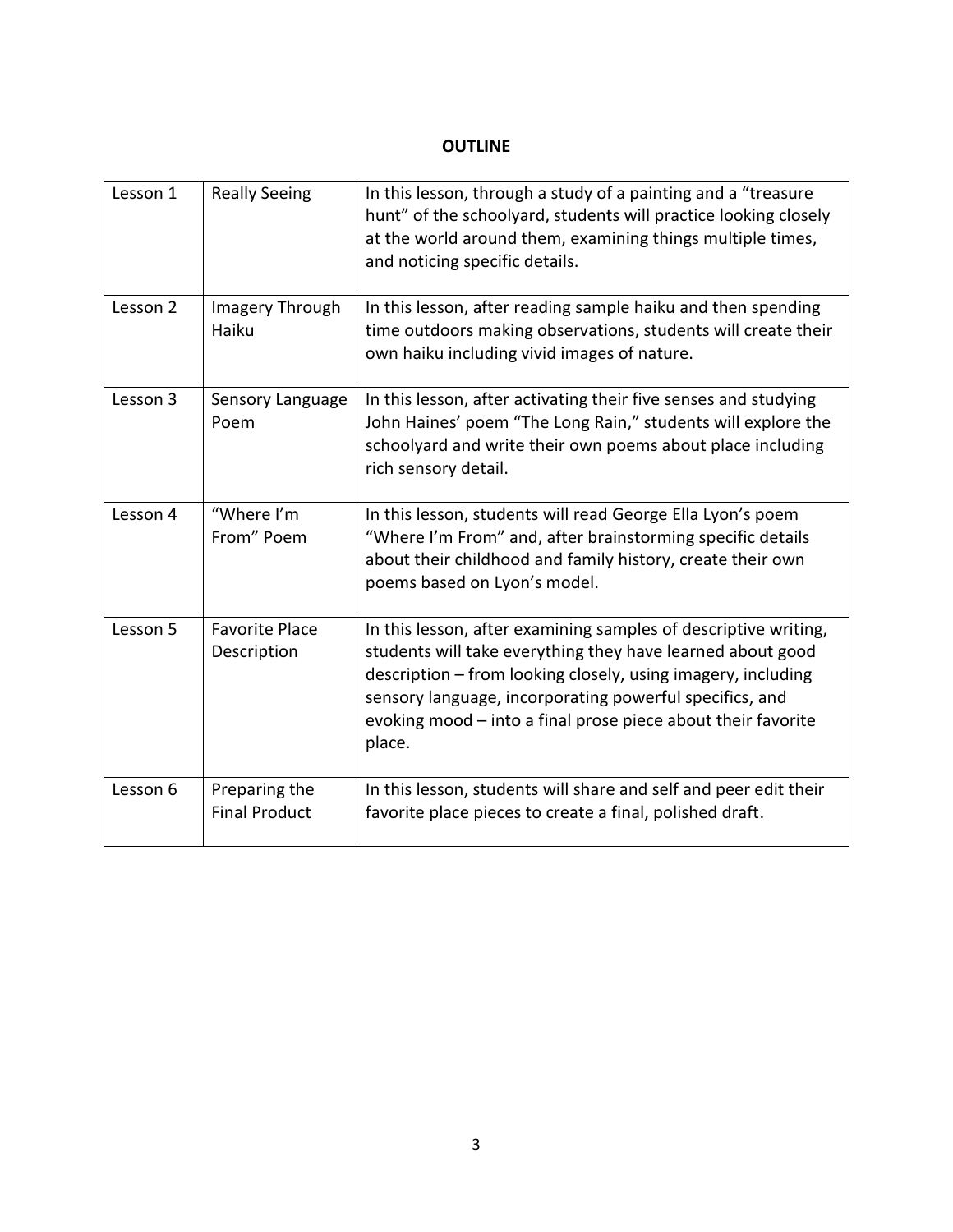# **LESSON 1: REALLY SEEING**

# Objectives:

Students will be able to…

- look closely at an object from multiple perspectives
- discover new things about their surroundings

# Materials:

- a computer connected to a projector, or a poster of a nature painting (Monet's *Water Lilies,* for example)
- copies of the "Schoolyard Treasure Hunt" (Appendix A)

- 1. Give the students a few minutes to describe in writing what they see in the painting (either projected from a computer or on a poster). Have a few volunteers share. Then ask them to describe it again, in a number of different ways: from top to bottom, from left to right, from foreground to background, in terms of color, and in terms of texture. Again, ask volunteers to share. Note that the students all found something new to write even after they thought they'd finished describing the painting the first time. Lead into a discussion about how one really needs to look closely and in many different ways to see something fully.
- 2. Ask the students to briefly describe the schoolyard. Have a few volunteers share. Then provide them with the "Schoolyard Treasure Hunt" (Appendix A), and have them go outside and work with partners to find the items on the list. Upon returning to the classroom, have the students write a new description of the schoolyard based upon their discoveries. Discuss what they saw that they hadn't seen before.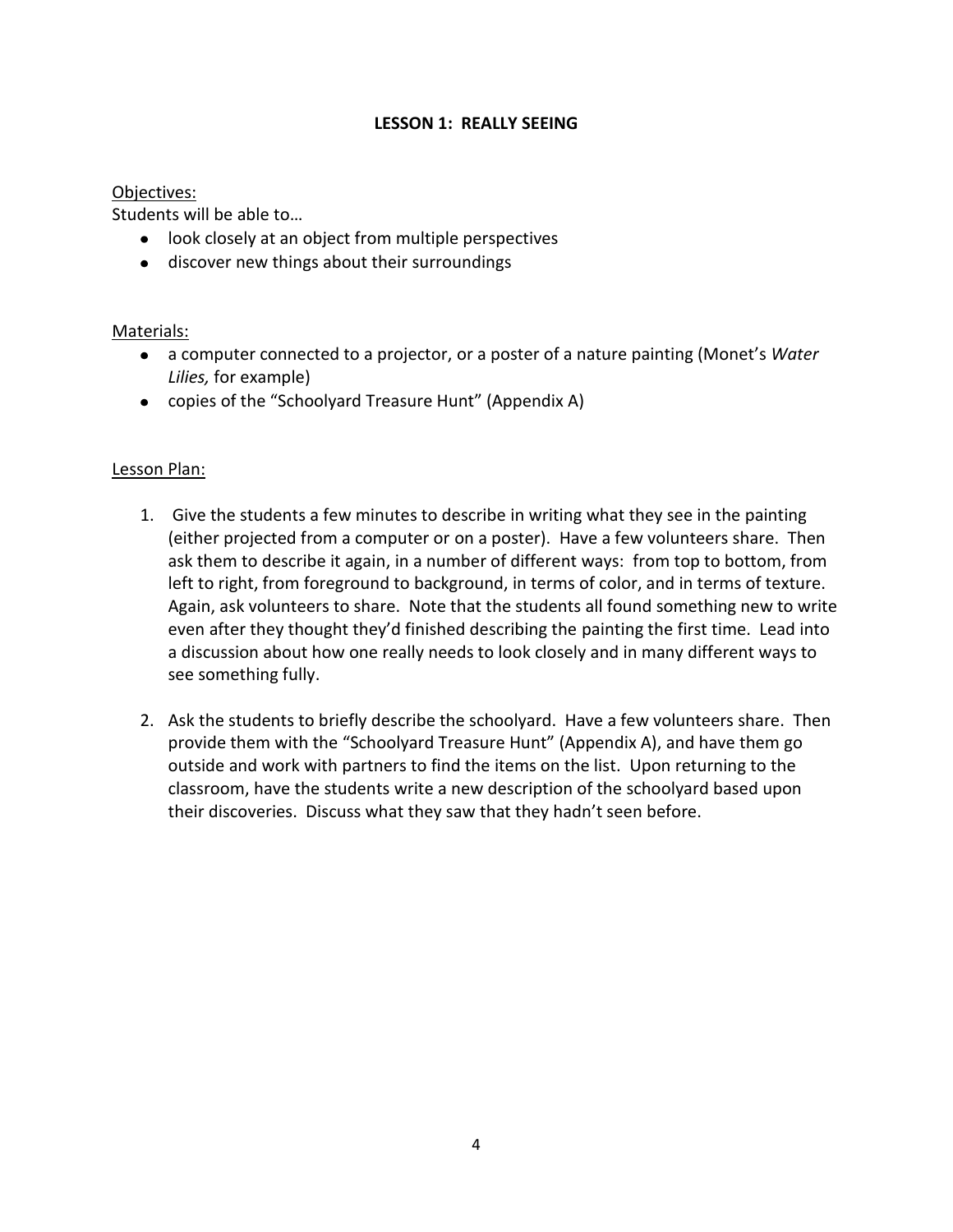# **LESSON 2: IMAGERY THROUGH HAIKU**

# Objectives:

Students will be able to…

- identify key components of haiku
- write haiku which include vivid images of nature

# Materials:

copies of the "Haiku" handout (Appendix B)

- 1. Hand out "Haiku" (Appendix B) and have a few volunteers read the sample haiku. Ask the students, "What do you notice? What do the poems have in common? What makes a haiku a haiku?" Brainstorm a list of ideas. (They should include: 3 lines, no rhyme, 5- 7-5 syllable count, and about nature.) Explain the term imagery and tell students that their goal in writing haiku will be to create a strong image (a picture using words) of nature.
- 2. Have students spend time outside making observations and drafting haiku. Upon returning to the classroom, have them edit their haiku to come closer to the 5-7-5 syllable count and then ask for volunteers to share what they have written. If there is time, have students pick their favorite haiku, write it neatly on white paper, and begin to illustrate it.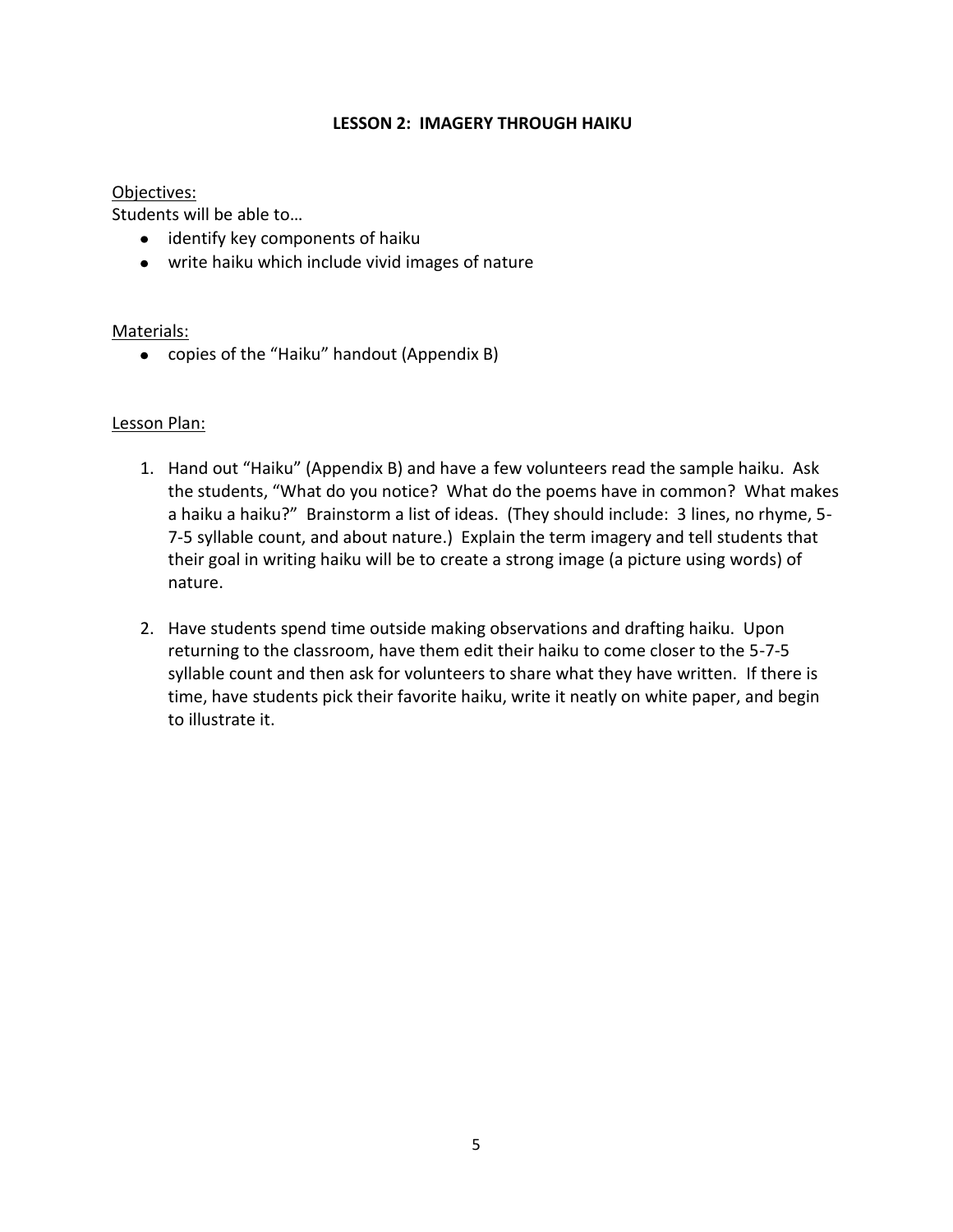# **LESSON 3: SENSORY LANGUAGE POEM**

# Objectives:

Students will be able to…

- practice using all five of their senses
- write a poem that includes rich sensory detail

# Materials:

copies of the John Haines' poem "The Long Rain" (Appendix C)

- 1. Ask students to name the five senses. Then, have them work in pairs to "awaken their senses". One student should close his or her eyes while the other names specific things to imagine based upon each sense (for example, for smell, a student might say "fresh baked cookies; for sound, "tapping pencils", etc.). After doing all five senses, have the partners switch roles so that the one who gave instructions on what to imagine is now receiving instructions instead.
- 2. Hand out copies of "The Long Rain" (Appendix C) and ask volunteers to read it out loud. Discuss which senses are used in the poem, as well as the specific details that are included.
- 3. Have students once again go outside and find a quiet place to sit. Ask them to draft a poem describing their surroundings, incorporating as many senses as possible. Emphasize that lines can be very short and straightforward, as in Haines' poem. Upon returning to the classroom, give students time to edit their poems and opportunities to share what they wrote.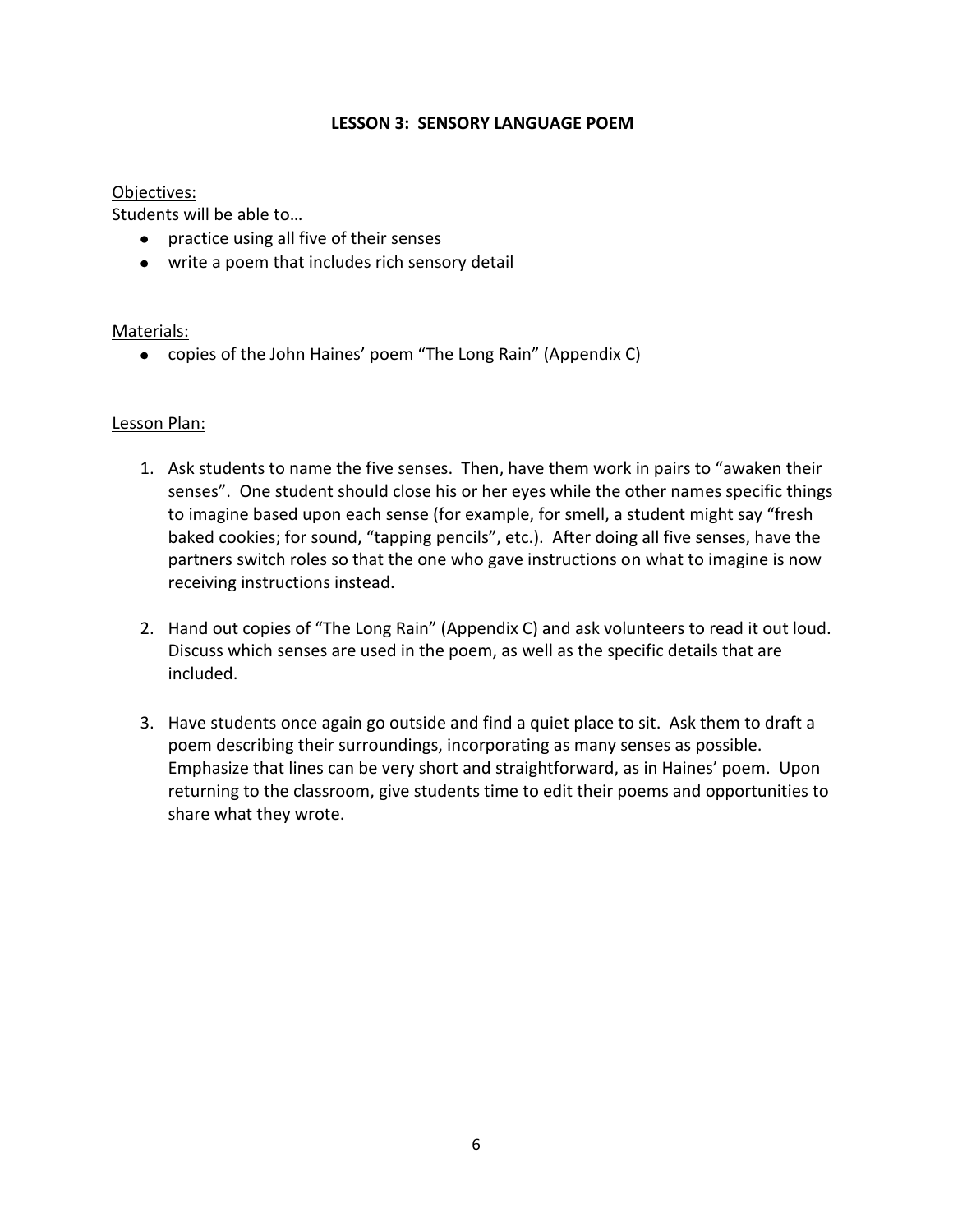# **LESSON 4: "WHERE I'M FROM" POEM**

# Objectives:

Students will be able to…

- identify and analyze the use of interesting specifics in writing
- reflect on important memories from their childhood and family history
- write a poem that includes powerful specific details

# Materials:

- copies of the George Ella Lyon's poem "Where I'm From" (Appendix D)
- a computer connected to a projector
- copies of "Where I'm From Brainstorm" handout (Appendix E)

- 1. Hand out "Where I'm From" (Appendix D) and have students read and discuss the poem. Ask students to identify interesting specific details in the poem and try to figure out what Lyon was trying to communicate using these details. Talk about the power of specifics in writing.
- 2. Share the video poem based on "Where I'm From" created by student Julia Daniel from Tamalpais High School, found at [http://www.georgeellalyon.com/where.html.](http://www.georgeellalyon.com/where.html)
- 3. Have students brainstorm specific details about their childhood and family histories using the "Where I'm From Brainstorm" (Appendix E) and then use these details to draft their own "Where I'm From" poems. If there is time, give opportunities for sharing.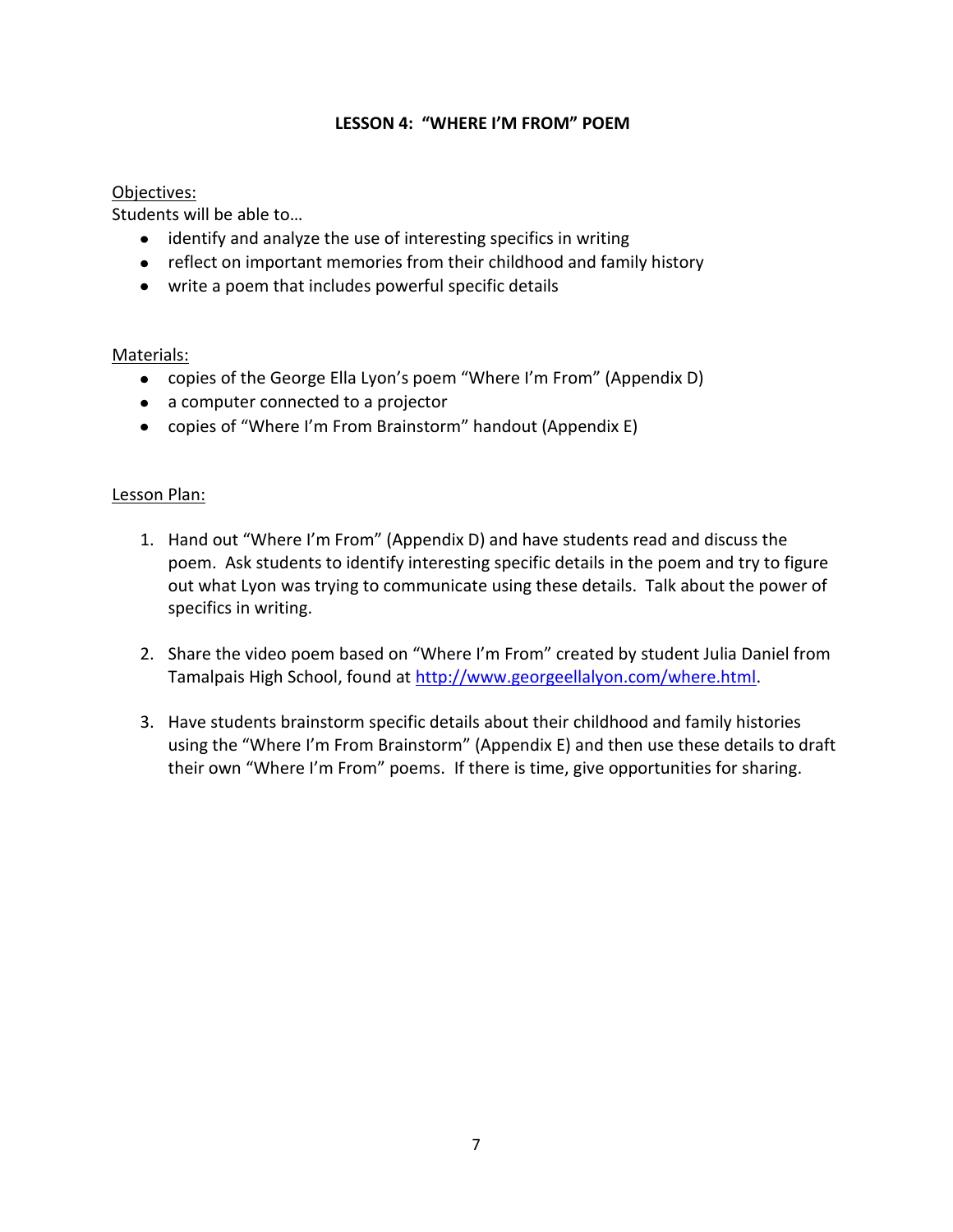# **LESSON 5: FAVORITE PLACE DESCRIPTION**

# Objectives:

Students will be able to…

- identify mood in writing
- recognize components of effective description
- reflect on a place that is meaningful to them
- incorporate multiple descriptive writing techniques (imagery, sensory language, specific detail, and mood) into a single piece of writing

# Materials:

- copies of "Model Place Descriptions" handout (Appendix F)
- copies of "Favorite Place Assignment" handout (Appendix G)
- copies of "Favorite Place Brainstorm" handout (Appendix H)

- 1. Ask students to discuss their favorite places. Share many different ideas of favorite places (vacation house on the Cape, standing on the pitcher's mound, one's bedroom, etc).
- 2. Hand out "Model Place Descriptions" (Appendix F) and have students read them out loud. Ask them to then go back and reread each paragraph, underlining strong description, looking especially for imagery, sensory language, and specific detail. Share and discuss their findings.
- 3. Explain the idea of mood in writing and ask students, working with their partners, to try to determine the mood of each paragraph. Discuss which specific details or uses of language contributed to the mood.
- 4. Hand out "Favorite Place Assignment" (Appendix G) and have students read it aloud. Then, have students start to brainstorm material for their descriptive pieces using the "Favorite Place Brainstorm" (Appendix H). If there is time, students may begin drafting; otherwise, the writing of the piece may be done during subsequent class periods or at home.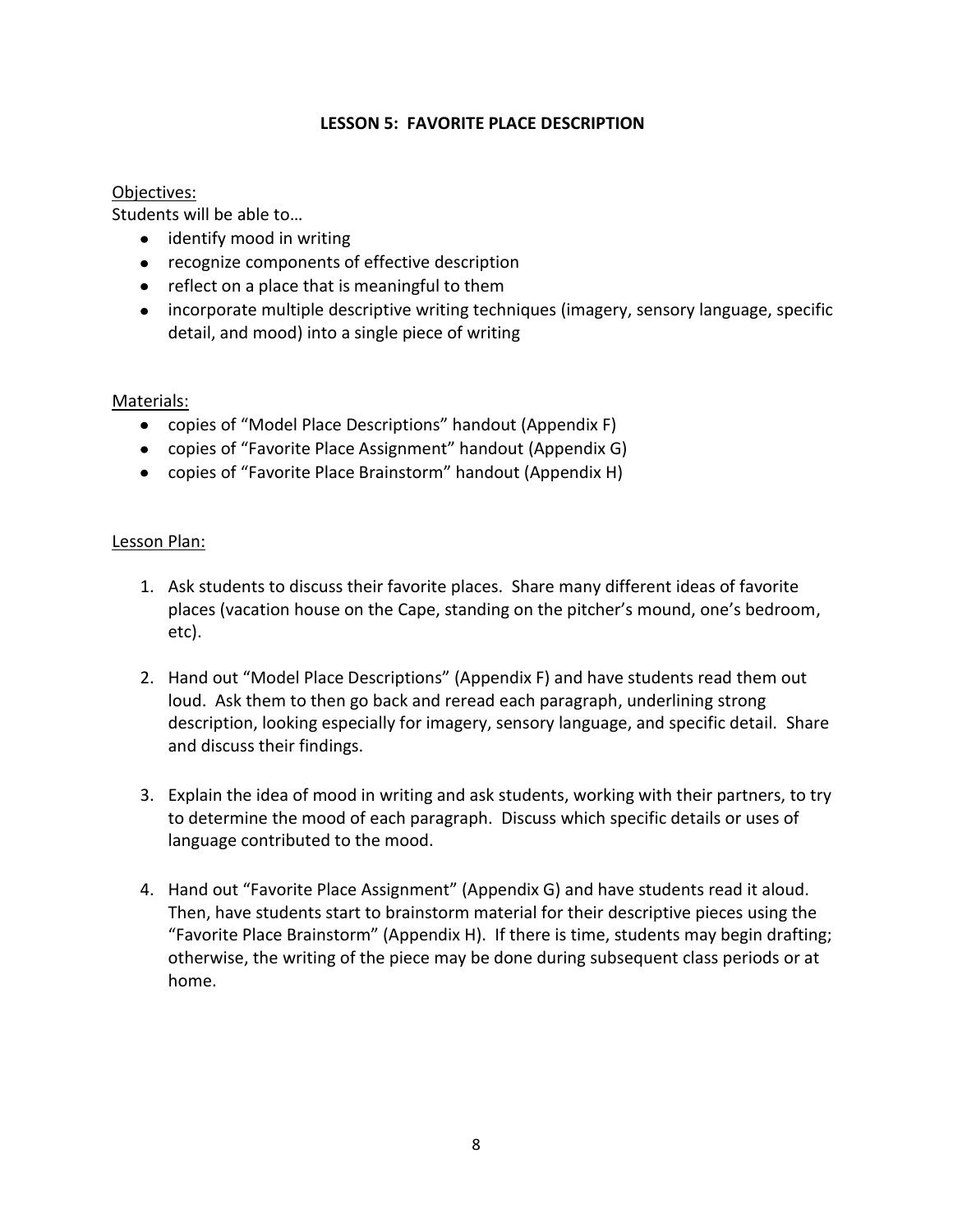# **LESSON 6: PREPARING THE FINAL PRODUCT**

# Objectives:

Students will be able to…

- revise and edit their writing and that of their peers
- prepare a final, polished description

# Materials:

copies of "Editing Checklist" handout (Appendix I)

- 1. Hand out and review the "Editing Checklist" (Appendix H) to remind students of grammar rules. Ask them to then read their pieces silently looking for mistakes. When everyone is done, ask students to read them over a second time, looking specifically for at least one way to make an image more vivid, one sensory detail to add, one specific detail to develop further, and one word to improve.
- 2. Have students swap descriptions with a partner and read their partner's paper silently looking for mistakes. Then have them read it over a second time, as they did for their own pieces, looking again for at least one way to make an image more vivid, one sensory detail to add, one specific detail to develop further, and one word to improve. Before handing papers back to their owners, have each student write a positive comment about the description they read.
- 3. If there is time, have students prepare the final drafts of their descriptions; otherwise, this may be done during subsequent class periods or at home.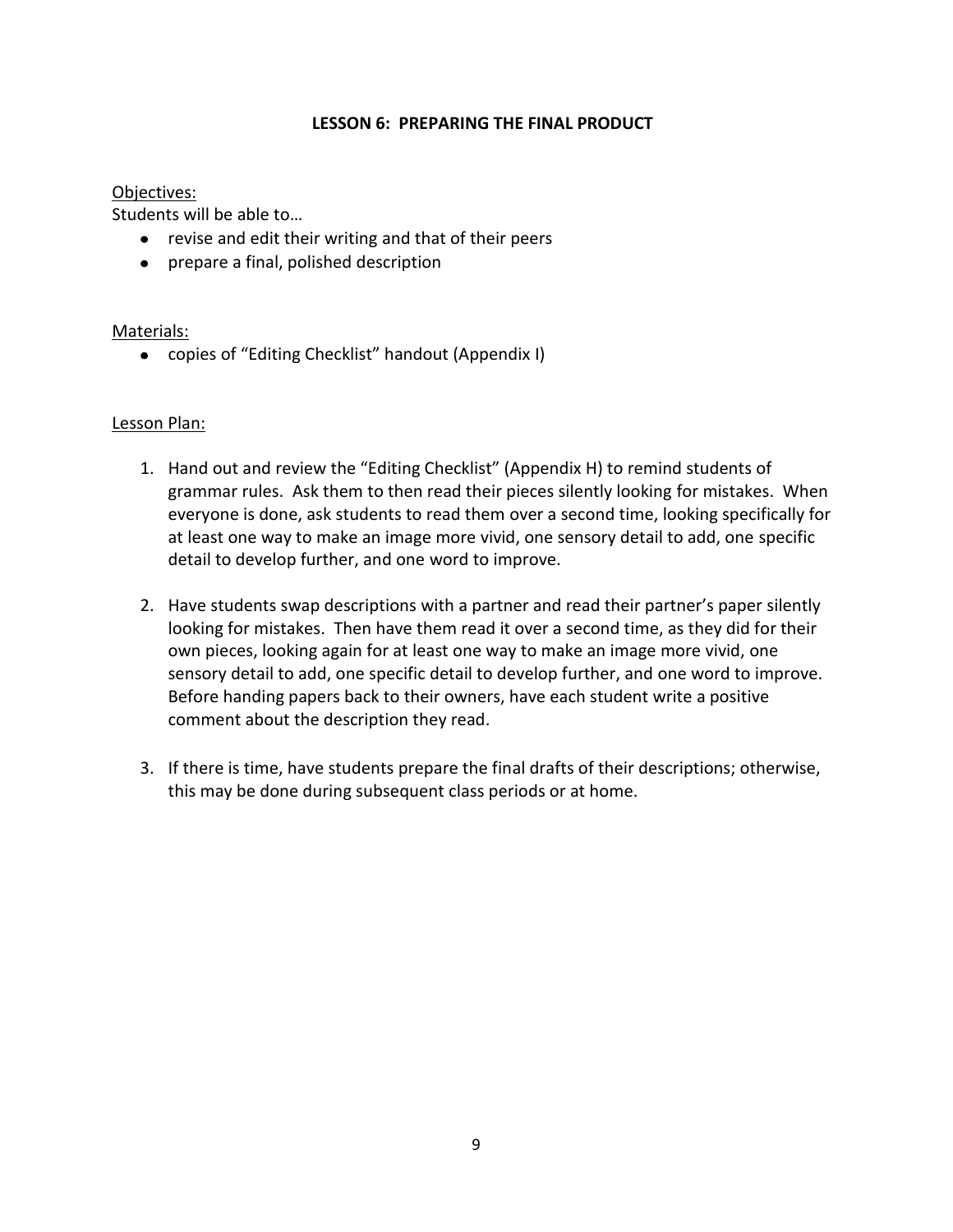### **APPENDIX A**

Name \_\_\_\_\_\_\_\_\_\_\_\_\_\_\_\_\_\_\_\_\_\_\_\_\_\_\_ Group \_\_\_\_\_\_

# **SCHOOLYARD TREASURE HUNT**

Working with your partner, try to find each of the following items in our schoolyard. Walk around and look closely. Notice your surroundings. You might be surprised what you see! For every item you find, write a brief description of where it was located (i.e., under the big tree, near the gate, etc.)

A yellow flower

Something dead

Something beautiful

A branch with no leaves

A dandelion

Something red

Animal tracks

An insect

A cloud that looks like something specific

A tree you'd like to climb

A rock

Something purple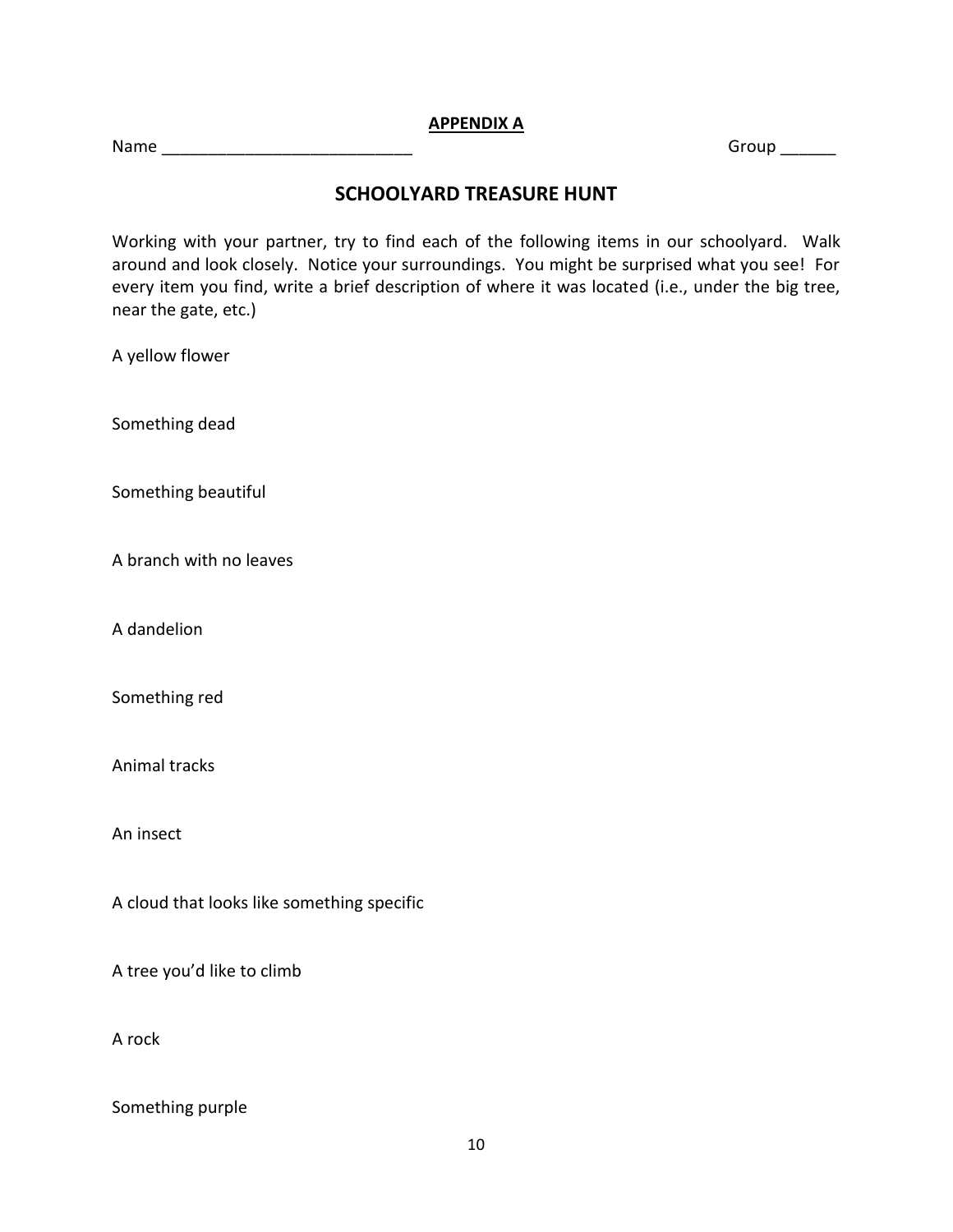# **APPENDIX B**

| Name and the state of the state of the state of the state of the state of the state of the state of the state<br>Group |  |  |  |  |
|------------------------------------------------------------------------------------------------------------------------|--|--|--|--|
| $\odot$ HAIKU $\odot$                                                                                                  |  |  |  |  |
|                                                                                                                        |  |  |  |  |
| Temple bells die out.<br>The fragrant blossoms remain.<br>A perfect evening.                                           |  |  |  |  |
| - Matsuo Basho (1644-1694)                                                                                             |  |  |  |  |
| The lightning flashes!<br>And slashing through the darkness,<br>A night-heron's screech.                               |  |  |  |  |
| - Matsuo Basho (1644-1694)                                                                                             |  |  |  |  |
|                                                                                                                        |  |  |  |  |
| The falling flower                                                                                                     |  |  |  |  |
| I saw drift back to the branch                                                                                         |  |  |  |  |
| Was a butterfly.                                                                                                       |  |  |  |  |
| - Moritake                                                                                                             |  |  |  |  |
|                                                                                                                        |  |  |  |  |
| A single leaf falls,                                                                                                   |  |  |  |  |
| then suddenly another,                                                                                                 |  |  |  |  |
| stolen by the breeze.                                                                                                  |  |  |  |  |
| - Ransetsu                                                                                                             |  |  |  |  |

\*\*\*\*\*\*\*\*\*\*\*\*\*\*\*\*\*\*\*\*\*\*\*\*\*\*\*\*\*\*\*\*\*\*\*\*\*\*\*\*\*\*\*\*\*\*\*\*\*\*\*\*\*\*\*\*\*\*\*\*\*\*\*\*\*\*\*\*\*\*\*\*\*\*\*\*\*\*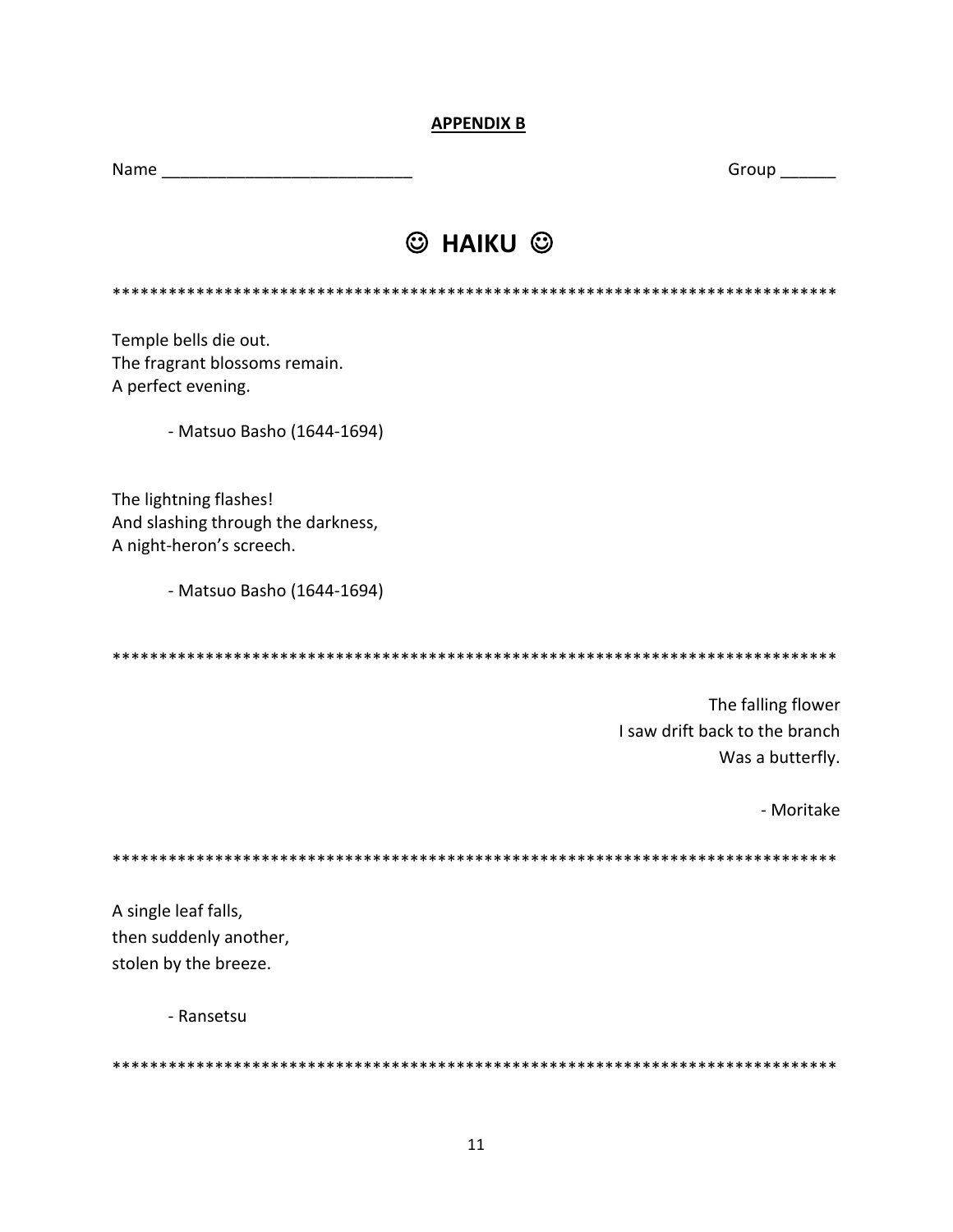# **APPENDIX B CONTINUED**

A haiku is a poem of three lines that is often about nature and includes imagery. The first line has five syllables, the second has seven syllables, and the third has five. The lines do not rhyme. Using the process below, try to write your own haikus!

1. Record your observations as you walk outside. These can be in simple note form.

2. Try to describe – *in a single sentence* – a scene that you saw. Write your sentence in present tense.

3. Check to make sure your sentence includes a clear and vivid image (a picture in your mind). Cross out any words that do not contribute to a clear image and, if necessary, replace them with better words.

4. Write out your sentence as a haiku, in three lines.

5. Count the syllables. Edit and change words to come as close as possible to the 5, 7, 5 syllable count. If it's not exact, that's okay. Write the finished draft of your haiku in one of the boxes below. When you finish, go back to step #2 and try writing another one!

#### FINAL HAIKUS

| 1. |  |
|----|--|
|    |  |
|    |  |
|    |  |
| 2. |  |
|    |  |
|    |  |
|    |  |
| 3. |  |
|    |  |
|    |  |
|    |  |
| 4. |  |
|    |  |
|    |  |
|    |  |
|    |  |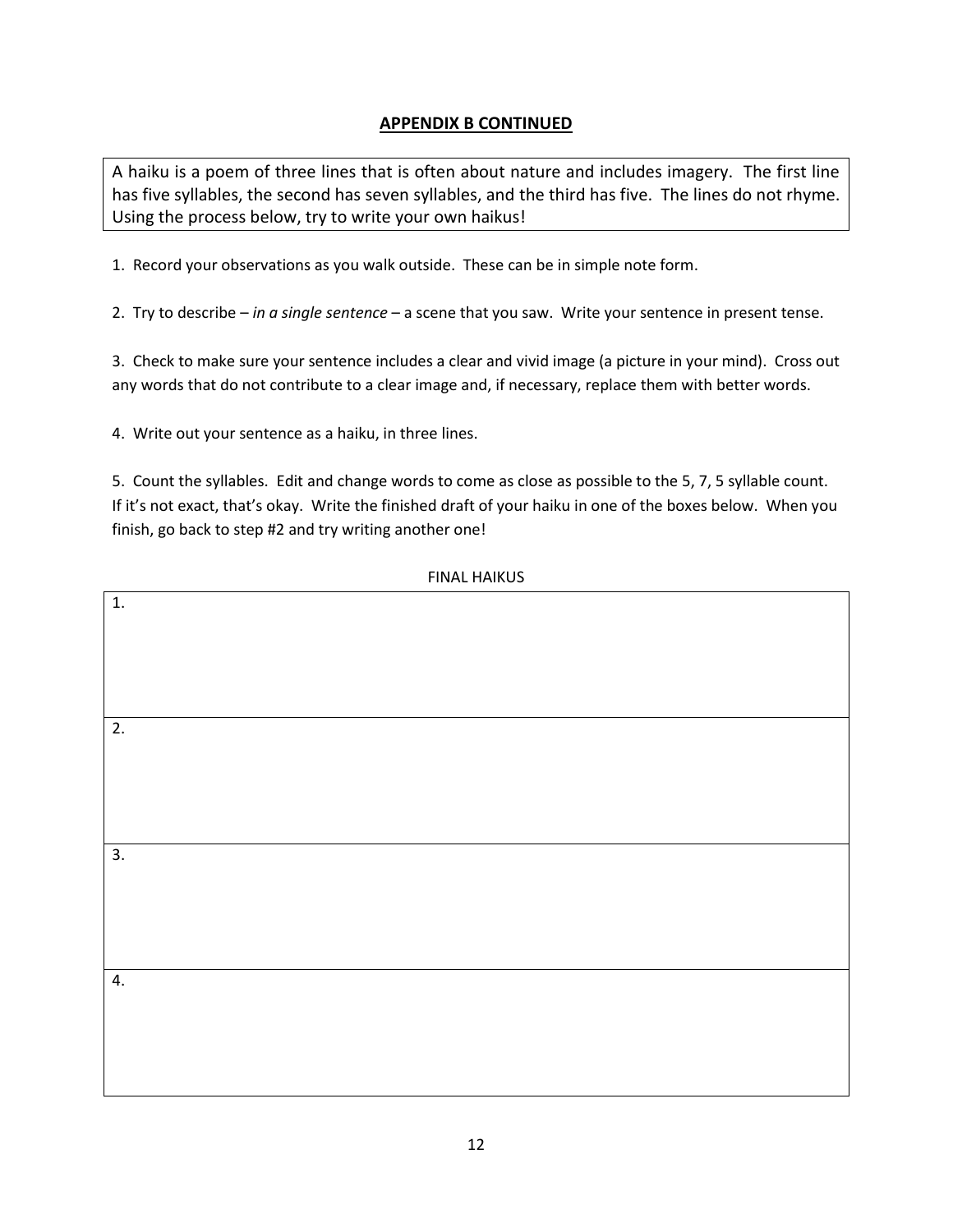# **APPENDIX C**

Name \_\_\_\_\_\_\_\_\_\_\_\_\_\_\_\_\_\_\_\_\_\_\_\_\_\_\_ Group \_\_\_\_\_\_

# **THE LONG RAIN**

*By John Haines*

Rain falls

in the quiet woods.

Smoke hangs

above the evening fire,

fragrant with pitch.

Alone, deep

in a willow thicket,

the olive thrush

is singing.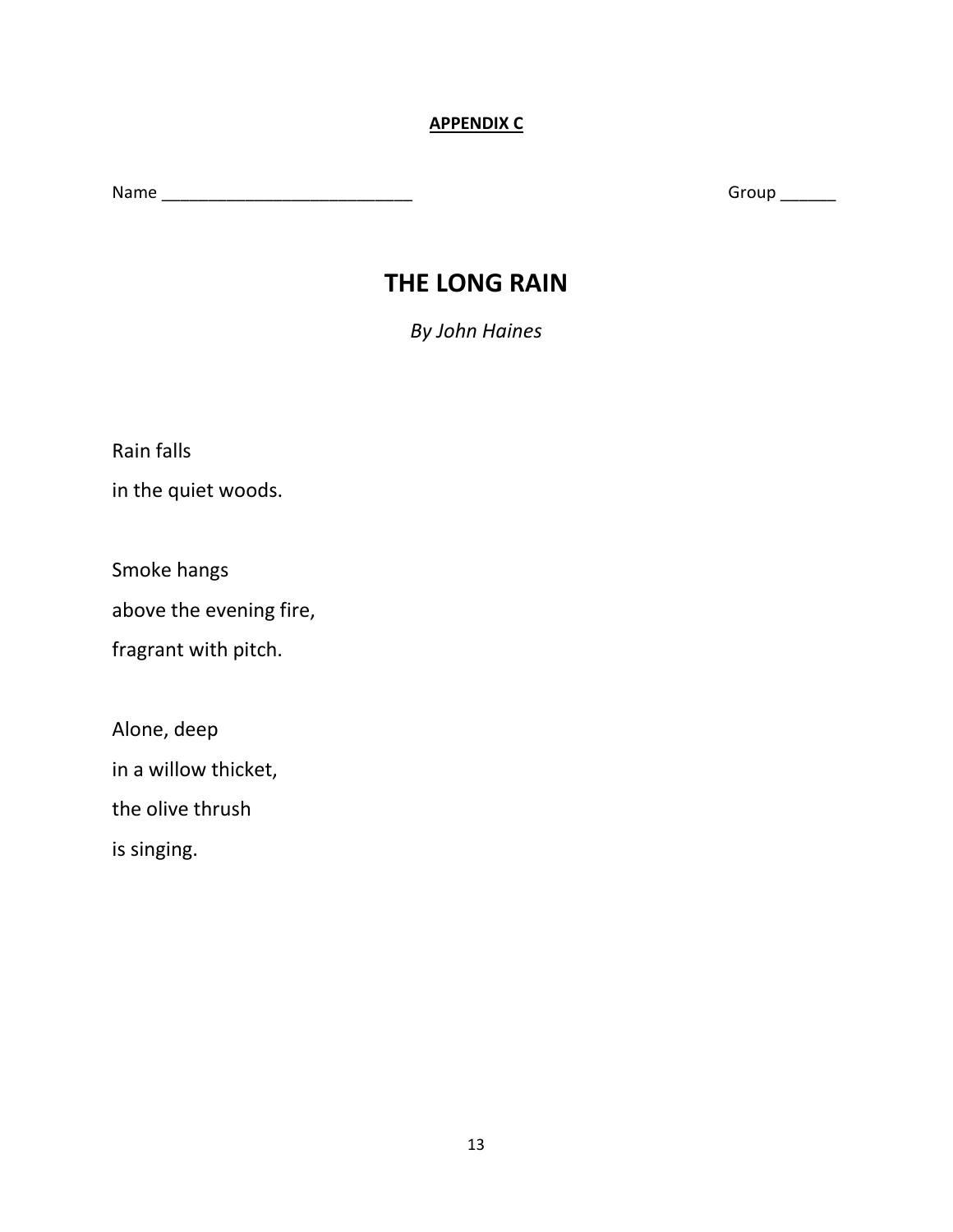### **APPENDIX D**

Name \_\_\_\_\_\_\_\_\_\_\_\_\_\_\_\_\_\_\_\_\_\_\_\_\_\_\_ Group \_\_\_\_\_\_

# **WHERE I'M FROM**

*By George Ella Lyon*

I am from clothespins, from Clorox and carbon-tetrachloride. I am from the dirt under the back porch. (Black, glistening, it tasted like beets.) I am from the forsythia bush the Dutch elm whose long-gone limbs I remember as if they were my own.

I'm from fudge and eyeglasses, from Imogene and Alafair. I'm from the know-it-alls and the pass-it-ons, from Perk up! and Pipe down! I'm from He restoreth my soul with a cottonball lamb and ten verses I can say myself.

I'm from Artemus and Billie's Branch, fried corn and strong coffee. From the finger my grandfather lost to the auger, the eye my father shut to keep his sight.

Under my bed was a dress box spilling old pictures, a sift of lost faces to drift beneath my dreams. I am from those moments- snapped before I budded - leaf-fall from the family tree.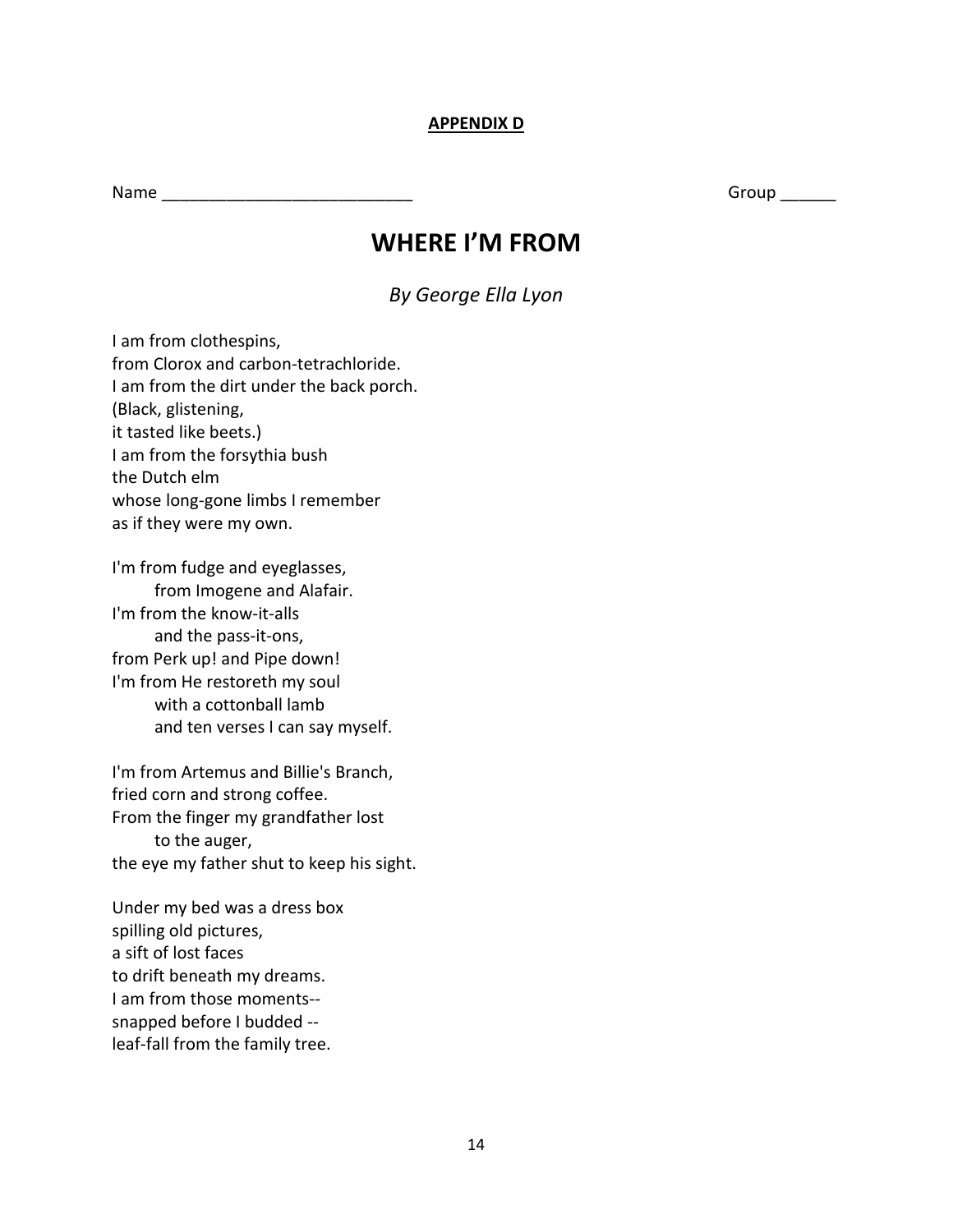Name \_\_\_\_\_\_\_\_\_\_\_\_\_\_\_\_\_\_\_\_\_\_\_\_\_\_\_ Group \_\_\_\_\_\_

# **WHERE I'M FROM BRAINSTORM**

Before writing your own "Where I'm From" poem, you must first take a trip down memory lane to reflect on your childhood and family. Rather than list dates and addresses, try to come up with a specific detail for each category below that captures the essence of a time and place, and best reflects your family history, who you were as a child, and who you are today. The blank spaces are designed to allow you to pick your own topics.

| Where you grew up                                      |  |
|--------------------------------------------------------|--|
| Your parents' personalities/jobs                       |  |
| Memories with siblings and/or<br>friends               |  |
| Favorite food when you were<br>young                   |  |
| Favorite book and/or tv show<br>when you were young    |  |
| Favorite activity when you were<br>young               |  |
| Family traditions you remember<br>from childhood       |  |
| Words you remember hearing as<br>a child               |  |
| Where your ancestors came<br>from                      |  |
| An object that was meaningful<br>to you as a child     |  |
| Important memories from<br>childhood                   |  |
| What was happening in the<br>world when you were young |  |
| Injuries you endured when you<br>were young            |  |
|                                                        |  |
|                                                        |  |
|                                                        |  |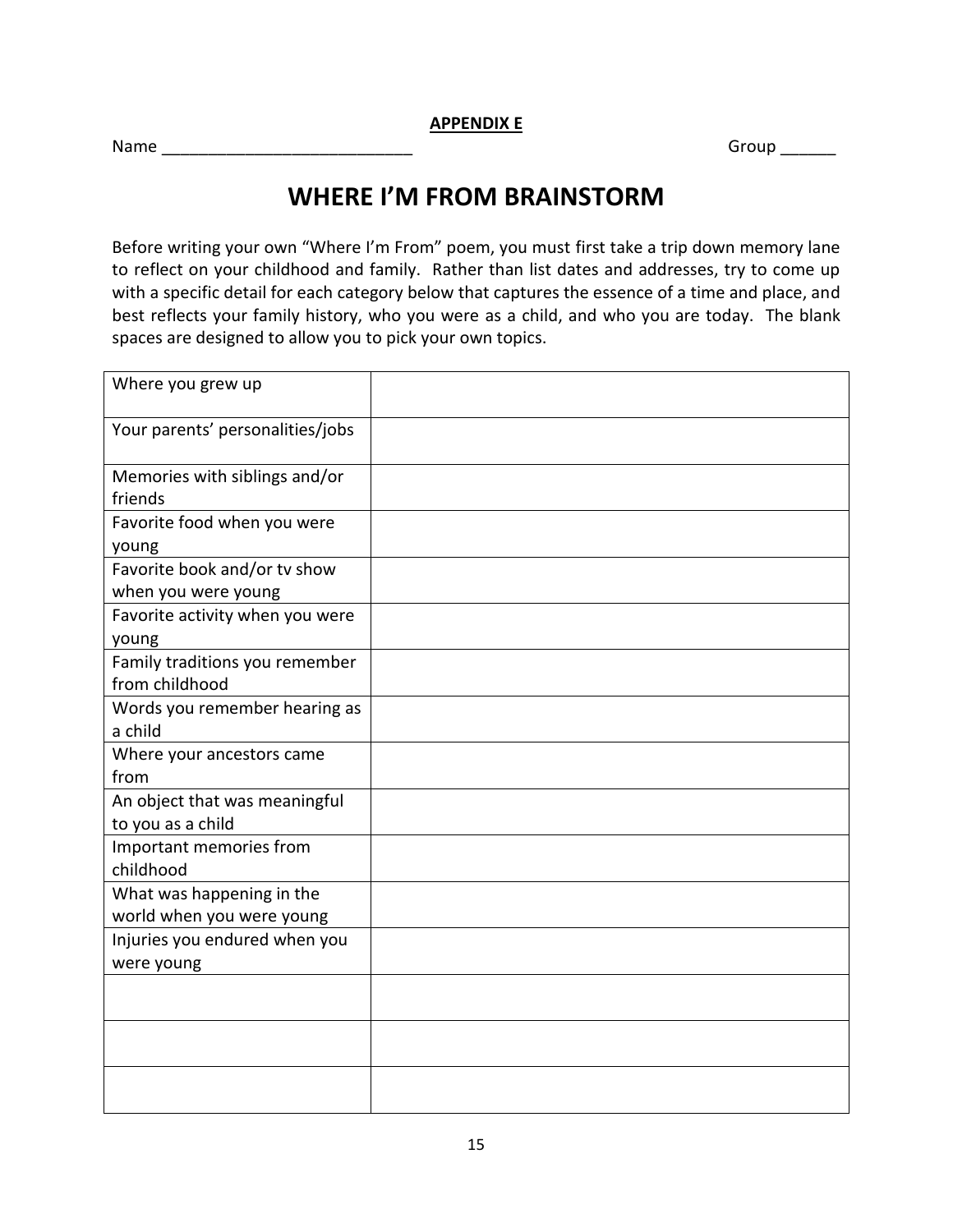### **APPENDIX F**

| Name |  |
|------|--|
|------|--|

Name \_\_\_\_\_\_\_\_\_\_\_\_\_\_\_\_\_\_\_\_\_\_\_\_\_\_\_ Group \_\_\_\_\_\_

# **MODEL PLACE DESCRIPTIONS**

In each of the following paragraphs (the first written by a student, the rest by professional writers), the author uses precise [descriptive](http://grammar.about.com/od/d/g/description2ter.htm) [details](http://grammar.about.com/od/d/g/Detail-term.htm) to evoke a distinctive [mood](http://grammar.about.com/od/mo/g/Mood-Composition-And-Literature.htm) as well as to convey a memorable picture.

# **1) The Laundry Room**

The windows at either end of the laundry room were open, but no breeze washed through to carry off the stale odors of fabric softener, detergent, and bleach. In the small ponds of soapy water that stained the concrete floor were stray balls of multicolored lint and fuzz. Along the left wall of the room stood ten rasping dryers, their round windows offering glimpses of jumping socks, underwear, and fatigues. Down the center of the room were a dozen washing machines, set back to back in two rows. Some were chugging like steamboats; others were whining and whistling and dribbling suds. Two stood forlorn and empty, their lids flung open, with crudely drawn signs that said "Broke!" A long shelf partially covered in blue paper ran the length of the wall, interrupted only by a locked door. Alone, at the far end of the shelf, sat one empty laundry basket and an open box of Tide. Above the shelf at the other end was a small bulletin board decorated with yellowed business cards and torn slips of paper: scrawled requests for rides, reward offers for lost dogs, and phone numbers without names or explanations. On and on the machines hummed and wheezed, gurgled and gushed, washed, rinsed, and spun.

# **2) Mabel's Lunch\***

Mabel's Lunch stood along one wall of a wide room, once a pool hall, with the empty cue racks along the back side. Beneath the racks were wire-back chairs, one of them piled with magazines, and between every third or fourth chair a brass spittoon. Near the center of the room, revolving slowly as if the idle air was water, a large propeller fan suspended from the pressed tin ceiling. It made a humming sound, like a telephone pole, or an idle, throbbing locomotive, and although the switch cord vibrated it was cluttered with flies. At the back of the room, on the lunch side, an oblong square was cut in the wall and a large woman with a soft, round face peered through at us. After wiping her hands, she placed her heavy arms, as if they tired her, on the shelf.

\* Adapted from a paragraph in *The World in the Attic*, by Wright Morris (Scribner's, 1949).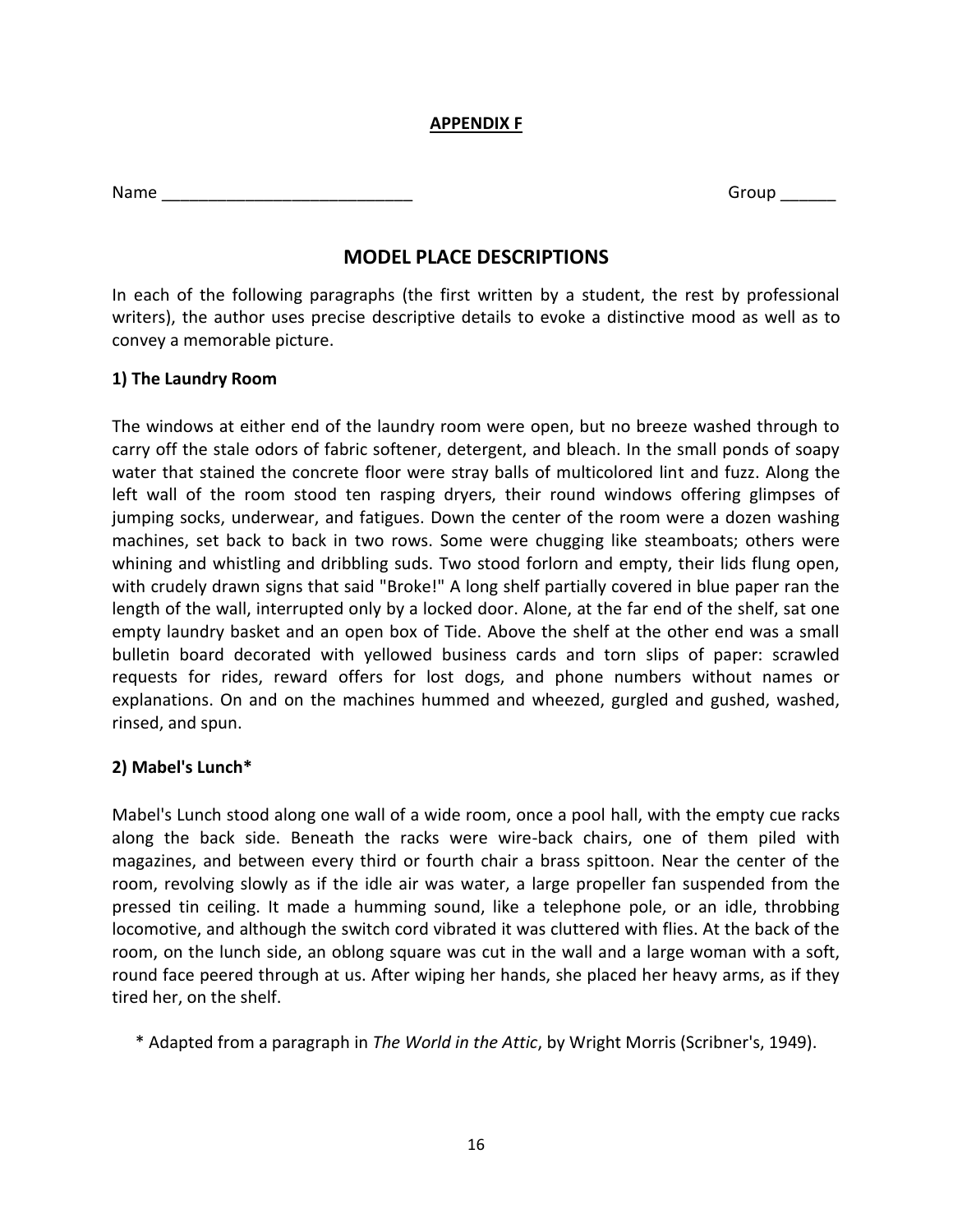#### **APPENDIX F CONTINUED**

#### **3) Subway Station\***

Standing in the subway station, I began to appreciate the place--almost to enjoy it. First of all, I looked at the lighting: a row of meager light bulbs, unscreened, yellow, and coated with filth, stretched toward the black mouth of the tunnel, as though it were a bolt hole in an abandoned coal mine. Then I lingered, with zest, on the walls and ceilings: lavatory tiles which had been white about fifty years ago, and were now encrusted with soot, coated with the remains of a dirty liquid which might be either atmospheric humidity mingled with smog or the result of a perfunctory attempt to clean them with cold water; and, above them, gloomy vaulting from which dingy paint was peeling off like scabs from an old wound, sick black paint leaving a leprous white undersurface. Beneath my feet, the floor a nauseating dark brown with black stains upon it which might be stale oil or dry chewing gum or some worse defilement: it looked like the hallway of a condemned slum building. Then my eye traveled to the tracks, where two lines of glittering steel--the only positively clean objects in the whole place--ran out of darkness into darkness above an unspeakable mass of congealed oil, puddles of dubious liquid, and a mishmash of old cigarette packets, mutilated and filthy newspapers, and the debris that filtered down from the street above through a barred grating in the roof.

\* Adapted from a paragraph in *Talents and Geniuses*, by Gilbert Highet (Oxford UP, 1957).

### **4) The Kitchen\***

The kitchen held our lives together. My mother worked in it all day long, we ate in it almost all meals except the Passover seder, I did my homework and first writing at the kitchen table, and in winter I often had a bed made up for me on three kitchen chairs near the stove. On the wall just over the table hung a long horizontal mirror that sloped to a ship's prow at each end and was lined in cherry wood. It took up the whole wall, and drew every object in the kitchen to itself. The walls were a fiercely stippled whitewash, so often rewhitened by my father in slack seasons that the paint looked as if it had been squeezed and cracked into the walls. A large electric bulb hung down the center of the kitchen at the end of a chain that had been hooked into the ceiling; the old gas ring and key still jutted out of the wall like antlers. In the corner next to the toilet was the sink at which we washed, and the square tub in which my mother did our clothes. Above it, tacked to the shelf on which were pleasantly ranged square, blue-bordered white sugar and spice jars, hung calendars from the Public National Bank on Pitkin Avenue and the Minsker Progressive Branch of the Workmen's Circle; receipts for the payment of insurance premiums, and household bills on a spindle; two little boxes engraved with Hebrew letters. One of these was for the poor, the other to buy back the Land of Israel. Each spring a bearded little man would suddenly appear in our kitchen, salute us with a hurried Hebrew blessing, empty the boxes (sometimes with a sidelong look of disdain if they were not full), hurriedly bless us again for remembering our less fortunate Jewish brothers and sisters, and so take his departure until the next spring, after vainly trying to persuade my mother to take still another box. We did occasionally remember to drop coins in the boxes, but this was usually only on the dreaded morning of "midterms" and final examinations, because my mother thought it would bring me luck.

\* Adapted from a paragraph in *A Walker in the City*, by Alfred Kazin (Harvest, 1969).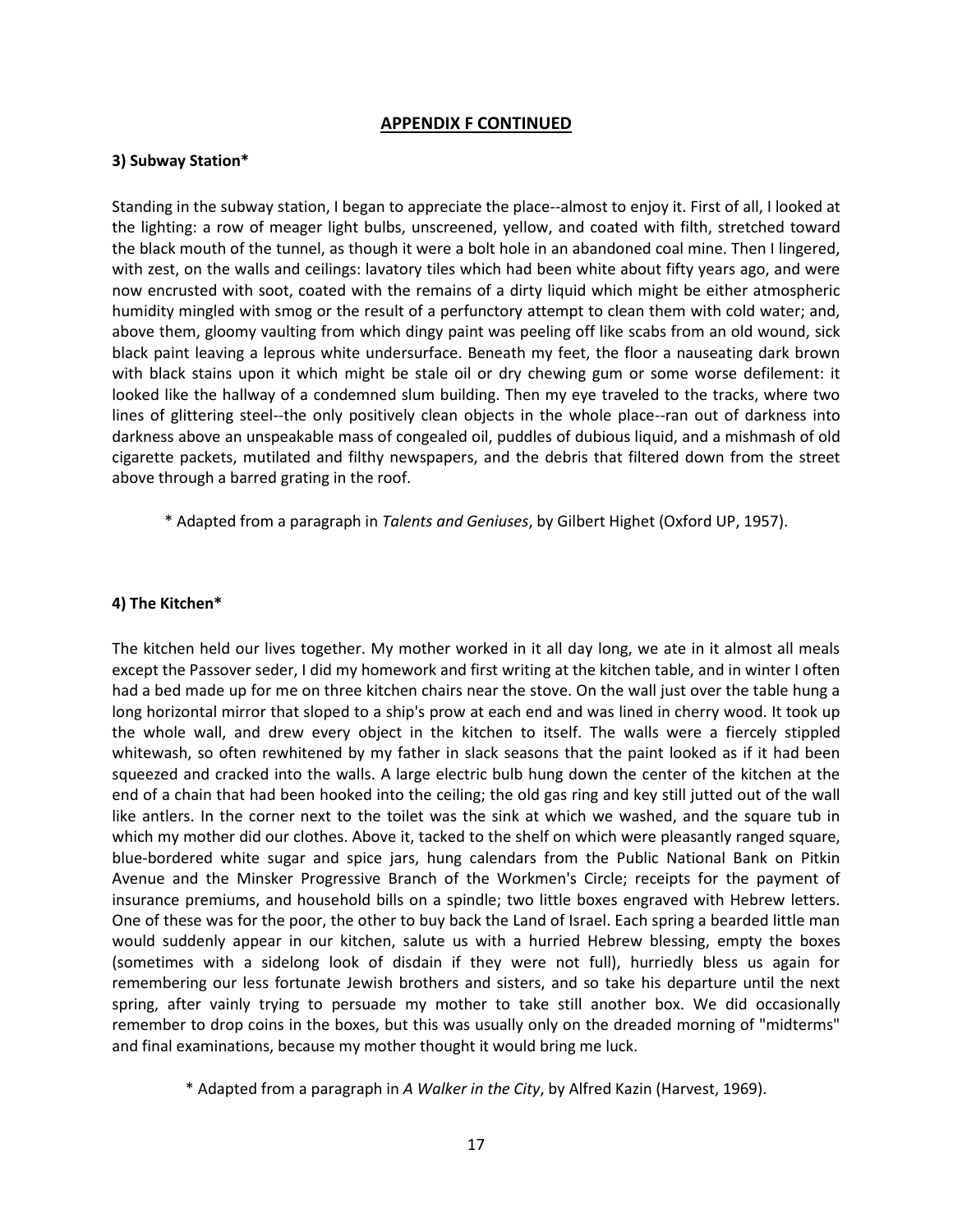# **APPENDIX G**

Name \_\_\_\_\_\_\_\_\_\_\_\_\_\_\_\_\_\_\_\_\_\_\_\_\_\_\_ Group \_\_\_\_\_\_

# **FAVORITE PLACE ASSIGNMENT**

Think about your favorite place, somewhere you love spending time. Maybe it's a room in your house, a vacation destination, a summer cottage, a park where you love to walk, a store, your bed… or even the pitcher's mound or goalie box where you play! Most importantly, think about a place that is meaningful to you.

You will be writing a detailed description of your favorite place that is at least one page long. You are writing this as a description, not an essay, so you do not need formal paragraphs with topic sentences, reasons, concluding sentences, etc. Just describe the place as if you are painting a picture of it, using imagery, sensory language, specific details, and mood. Close your eyes and imagine this place, or if possible spend some time there. What do you see, hear, smell, taste, and feel there? What specific details stand out? What feeling does the place give you? You must complete a brainstorm before you begin to write, and you will be graded according to the rubric below.

|                                      | Excellent                   | Good                      | Keep on working!                          |
|--------------------------------------|-----------------------------|---------------------------|-------------------------------------------|
| Descriptive                          | Your description creates a  | Your description is       | Your description does                     |
| Elements<br>vivid image. It evokes a |                             | effective, but could be   | not create a clear                        |
|                                      | powerful mood and includes  | made even stronger by     | picture in the                            |
|                                      | rich sensory detail and     | adding more imagery,      | reader's mind. You                        |
|                                      | interesting specifics which | more sensory detail,      | need to incorporate<br>much more imagery, |
|                                      | capture the essence of a    | more specifics, and/or    | sensory detail,                           |
|                                      | place. Your word choice is  | more careful word         | and/or specifics.                         |
|                                      | precise, varied, and        | choice.                   |                                           |
|                                      | sophisticated.              |                           |                                           |
|                                      | 30                          | 26                        | 22                                        |
| Conventions                          | There are no mistakes with  | There are few mistakes    | There are many                            |
|                                      | grammar or spelling.        | with grammar or spelling. | mistakes with                             |
|                                      |                             |                           | grammar or spelling.                      |
|                                      | 20                          | 17                        | 15                                        |

RUBRIC

Total: \_\_\_\_\_ / 50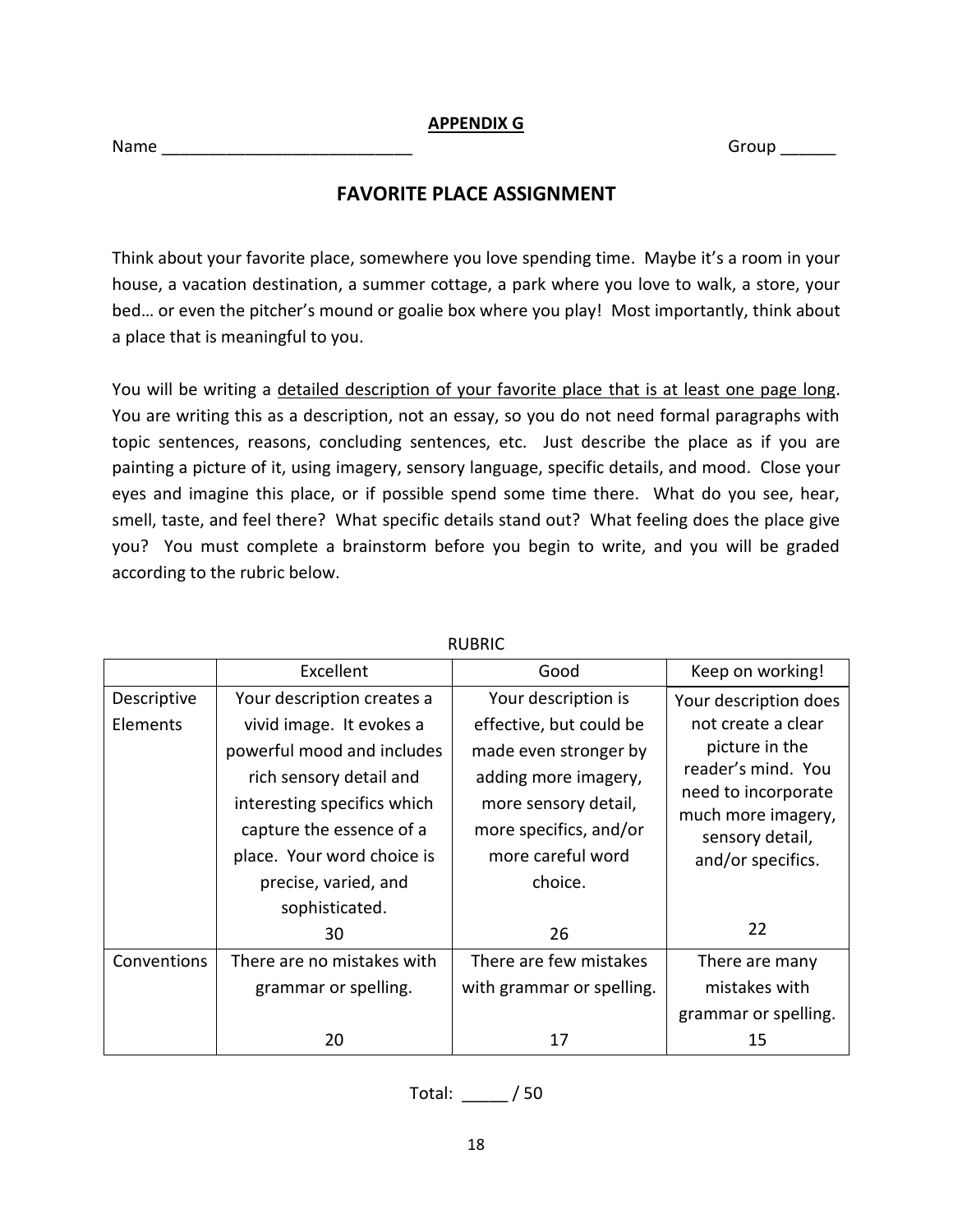### **APPENDIX H**

Name \_\_\_\_\_\_\_\_\_\_\_\_\_\_\_\_\_\_\_\_\_\_\_\_\_\_\_ Group \_\_\_\_\_\_

# **FAVORITE PLACE BRAINSTORM**

### **Choosing a Subject**

List 5 possible favorite places in the box below and then consider which would be the most interesting and meaningful to write about. Circle the one you choose.

### **Deciding on a Mood**

Think about how your favorite place makes you feel. When you are there, are you excited? Relaxed? Happy? Comfortable? Write at least 3 feelings, or moods, below. Your description should evoke these feelings.

### **Including Sensory Details**

Close your eyes and put yourself inside your favorite place, or if possible, spend some time there. What do you see, hear, smell, feel, and taste? Decide which senses (at least 3) you want to include and brainstorm as many sensory details as you can.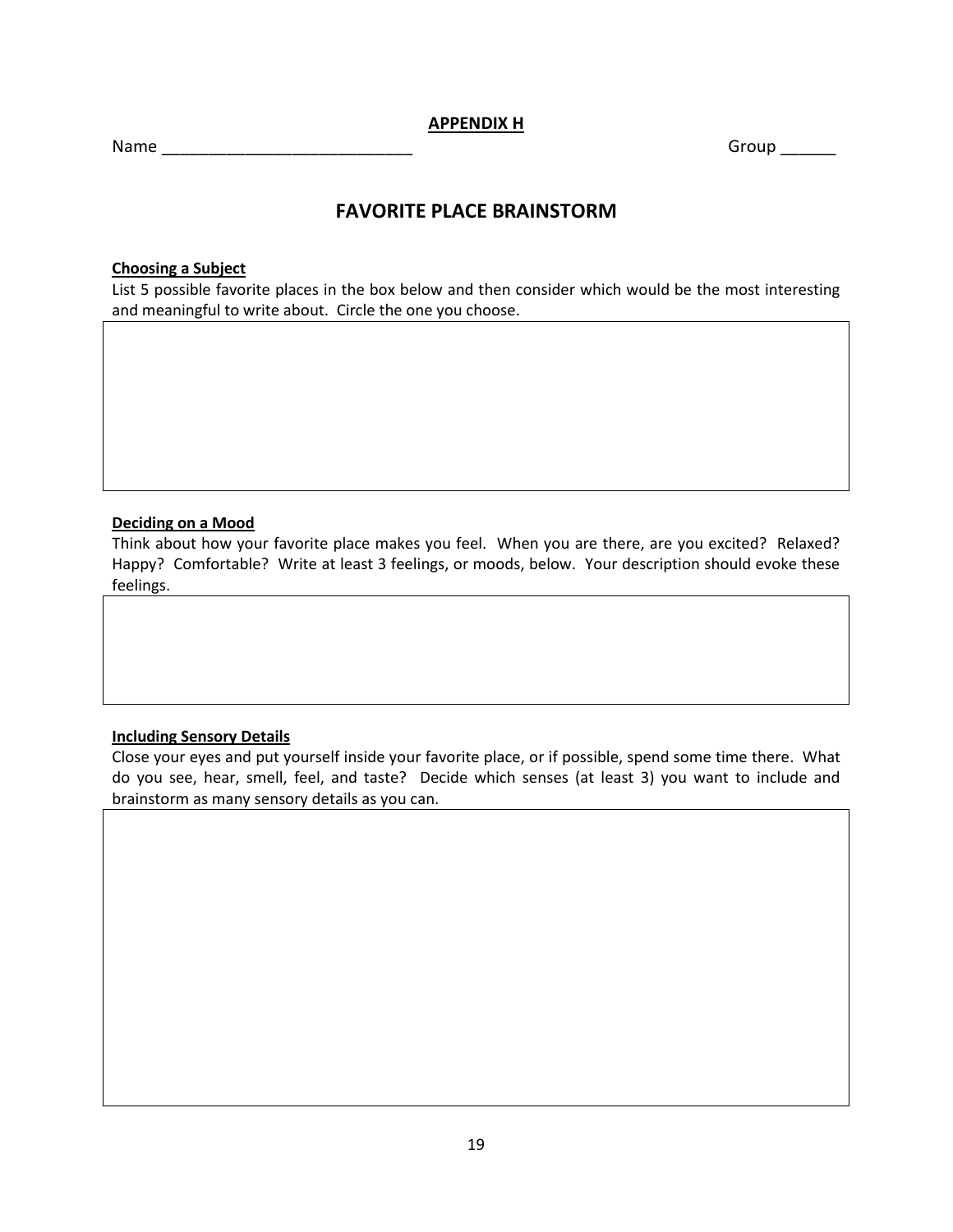**Including Sensory Details continued**

### **Including Specific Details**

In the box below, brainstorm ideas for specific details that you could include in your description. These details should be meaningful and capture the "essence" of your favorite place.

Now, using the best of your brainstorming material, begin to write your first draft! Keep in mind that your diction (word choice) is very important!!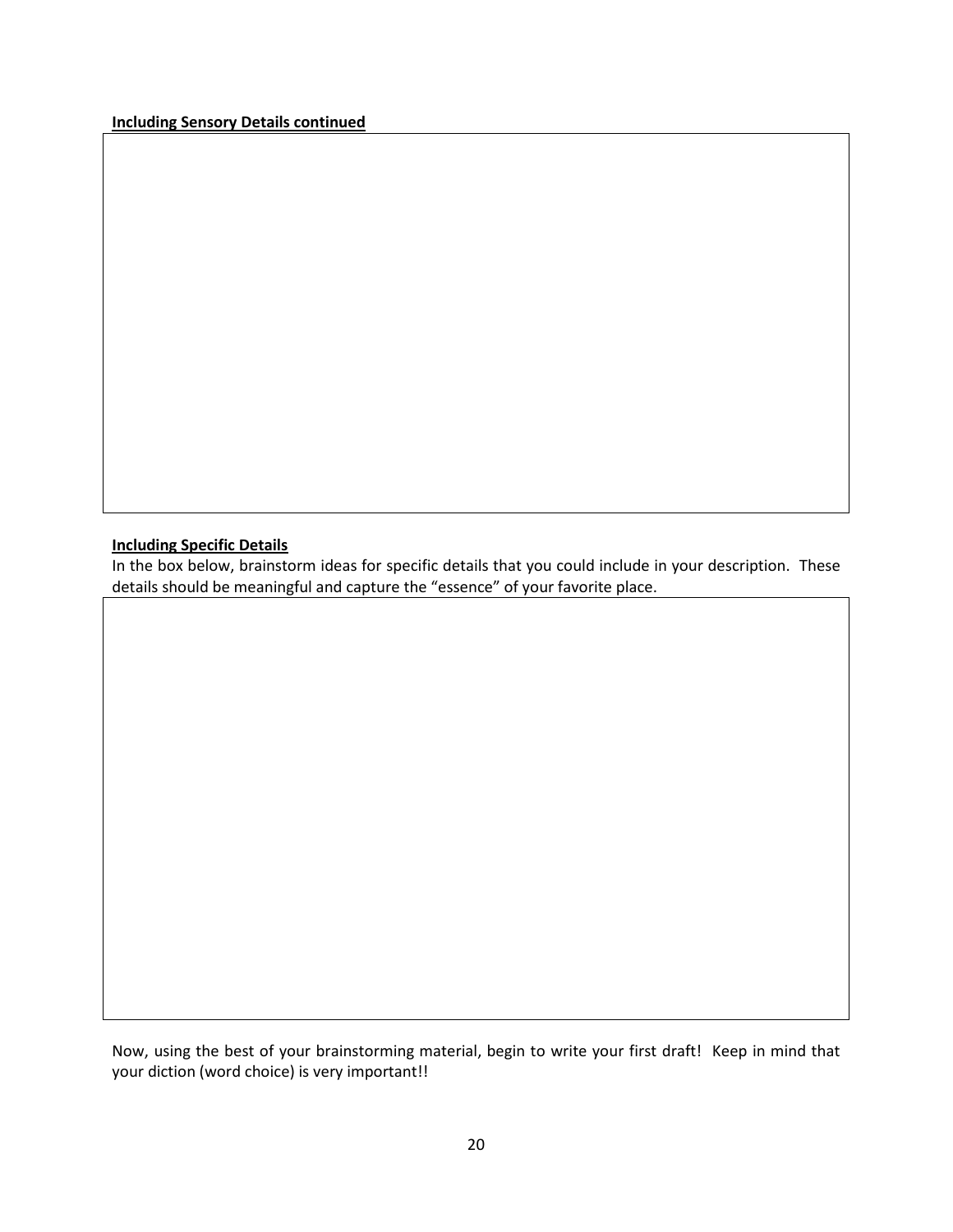# **APPENDIX I**

Name \_\_\_\_\_\_\_\_\_\_\_\_\_\_\_\_\_\_\_\_\_\_\_\_\_\_\_ Group \_\_\_\_\_\_

# **EDITING CHECKLIST**

# **Don't forget to look for these mistakes when you edit!**

| 1. Capitalization                                             |
|---------------------------------------------------------------|
| Did you begin each sentence with a capital?                   |
| Did you capitalize each proper noun?                          |
| 2. Indentation                                                |
|                                                               |
| Did you indent the beginning of each paragraph?               |
| 3. Punctuation                                                |
| Did you place a punctuation mark at the end of each sentence? |
| Are your commas used correctly?                               |
| 4. Sentence Structure                                         |
| Did you check for run-ons and fragments?                      |
|                                                               |
| 5. Apostrophes                                                |
| Did you use apostrophes to show possession (and not plurals)? |
| 6. Spelling                                                   |
| Did you double-check your spelling?                           |
|                                                               |
| 7. Numbers and Symbols                                        |
| Did you write out numbers one through ten?                    |
| Did you use words instead of symbols? ("And" instead of "&")  |
| 8. Underlining and Quotations                                 |
| Did you underline book titles?                                |
| Did you punctuate dialogue correctly?                         |
| 9. Verbs                                                      |
| Do all the subjects and verbs agree in number?                |
| Are all your verbs in the same tense?                         |

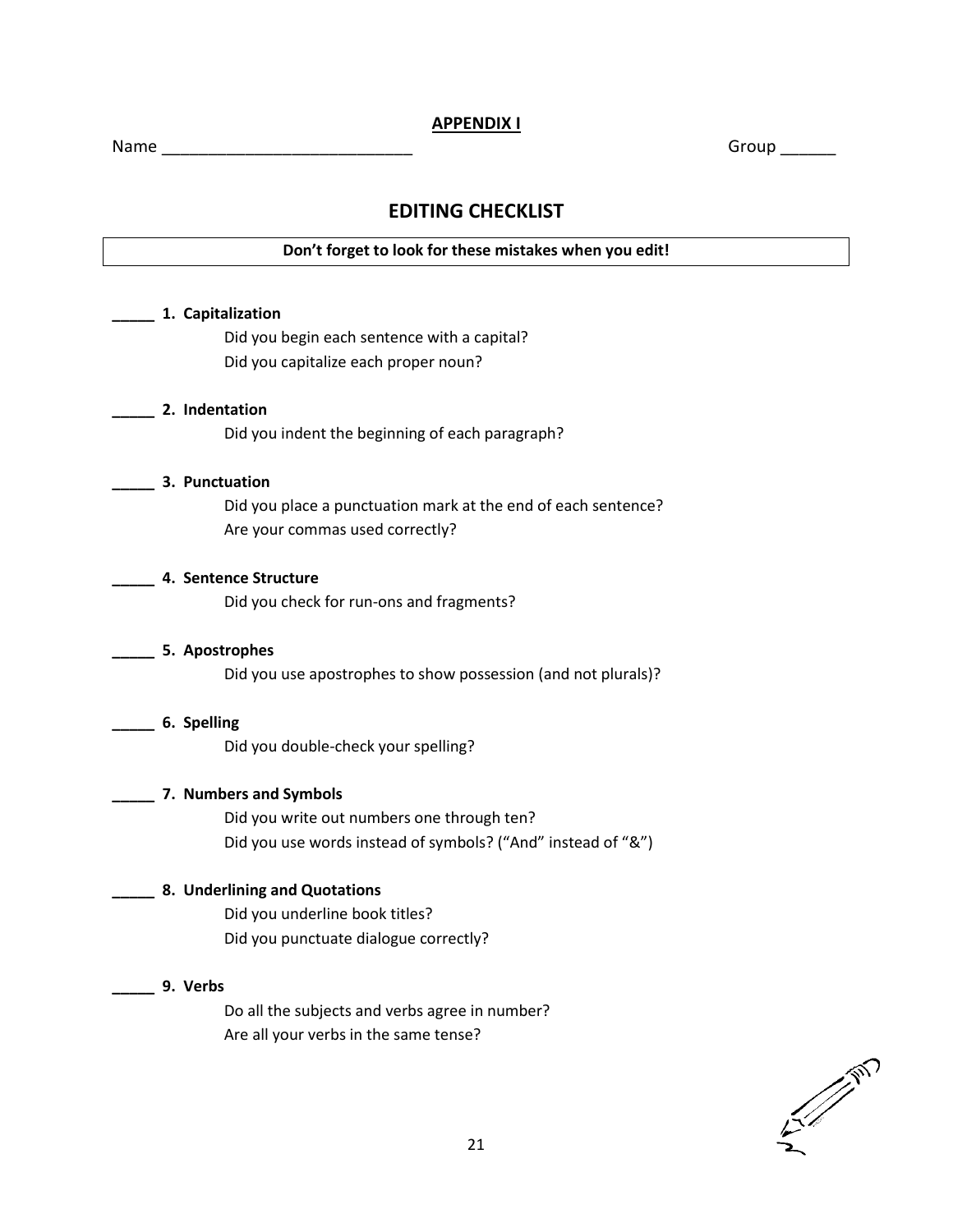# **ELA COMMON CORE STANDARDS MET FOR GRADE 7**

# **Writing: Text Types and Purposes**

W.7.3. Write narratives to develop real or imagined experiences or events using effective technique, relevant descriptive details, and well-structured event sequences.

### **Writing: Production and Distribution of Writing**

W.7.4. Produce clear and coherent writing in which the development, organization, and style are appropriate to task, purpose, and audience.

W.7.5. With some guidance and support from peers and adults, develop and strengthen writing as needed by planning, revising, editing, rewriting, or trying a new approach, focusing on how well purpose and audience have been addressed.

### **Language: Conventions of Standard English**

L.7.1. Demonstrate command of the conventions of standard English grammar and usage when writing or speaking.

L.7.2. Demonstrate command of the conventions of standard English capitalization, punctuation, and spelling when writing.

### **Language: Knowledge of Language**

L.7.3. Use knowledge of language and its conventions when writing, speaking, reading, or listening.